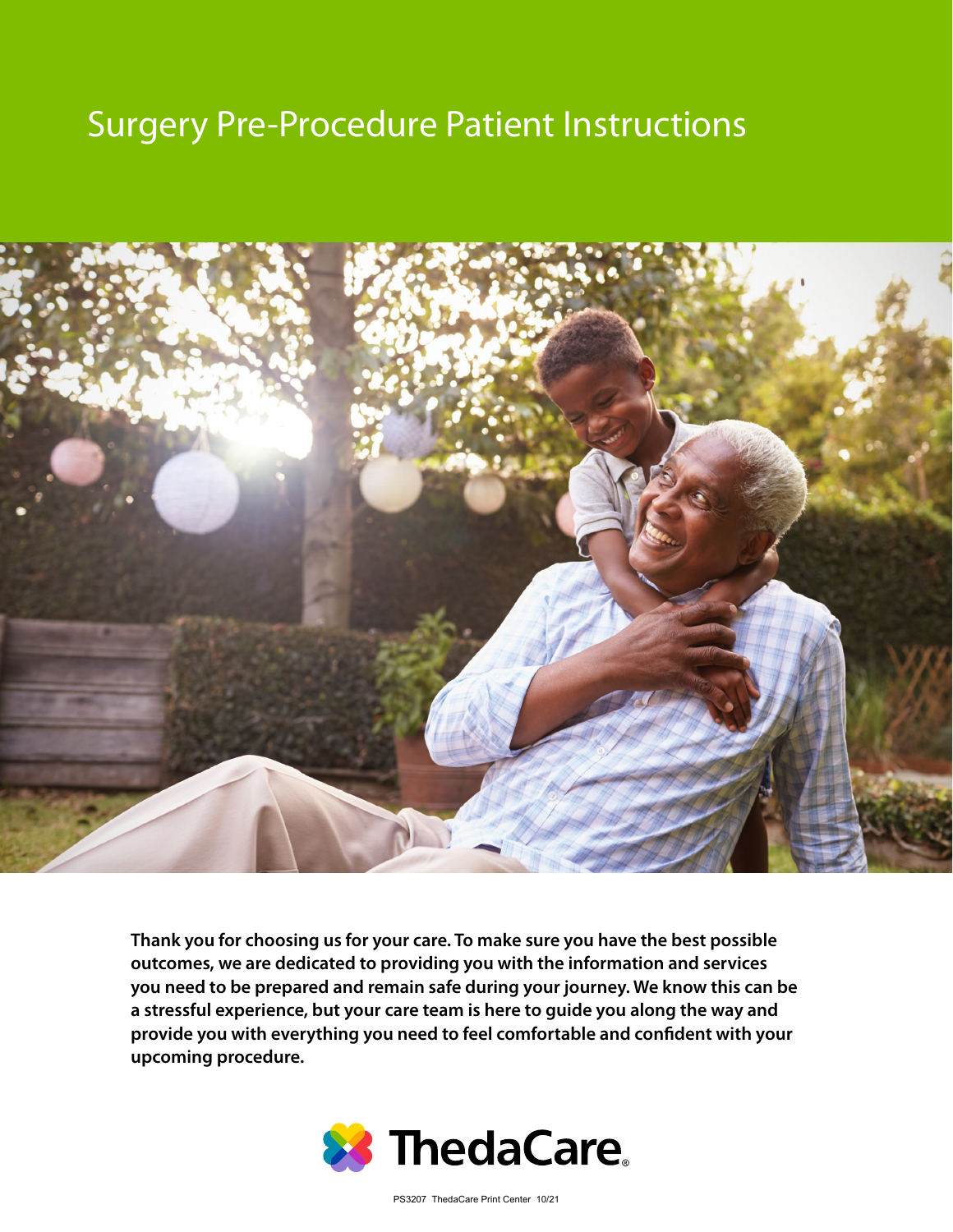# **Check with your insurance**

Please check with your insurance company to complete any pre-certification requirements that you may have.

# **Visitor information**

Due to the COVID-19 pandemic, visitor restrictions frequently change. Please go to https://thedacare.org/ patients-and-visitors/visitor-information/ to see the current rules. Your family/friend may be asked to wait in the car during your surgery/procedure. Everyone is required to wear a mask in ThedaCare facilities.

# **COVID vaccine information**

- Avoid getting the COVID-19 vaccine within 7 days before elective surgery. It is common to have some COVID-19 like symptoms after vaccination. These symptoms would lead to potential delays in the procedure, a need for testing, or both.
- If your procedure is urgent or an emergency, it is ok to proceed with surgery as long as you do not have fever, chills, headache, or body/muscle aches.
- Avoid getting the vaccine in the same area of your body where you are having surgery, delayed vaccine site reactions can occur and can appear like a local infection.
- If the second dose of the vaccine is too close to your planned surgery, it is OK to delay the second dose until after you have recovered. The second vaccine dose may be given up to 42 days after the first dose.

# **Ride and transportation information**

If you require anesthesia or sedation for your surgery, you must have a family member or friend bring you to and from the surgery center. If you do not have a ride, and to avoid having your procedure canceled, please contact us to help you identify available ride options.

# **Food and drink prior to surgery**

For your safety, there are specific instructions for when to stop eating and drinking before your surgery/ procedure. These instructions may be different if you have risk factors that include: obesity, pregnancy, diabetes, reflux (GERD), history of difficult airway, or chronic opioid use. It is important to follow your instructions so your surgery is not delayed or canceled. Follow these instructions for when to stop eating and drinking unless your surgeon gives you different information:

- **After midnight:** Do not eat fried foods, fatty foods, or meat.
- You can eat a small amount of dry toast, crackers or applesauce up to **6 hours prior to arrival**.
- **Beginning 6 hours prior to arrival:** Do not eat or drink anything except 8 oz. or less of clear liquids, such as: water, apple juice, clear soda, black coffee, tea, Gatorade, or Jell-O. Do not use any cream or lemon in your coffee or tea.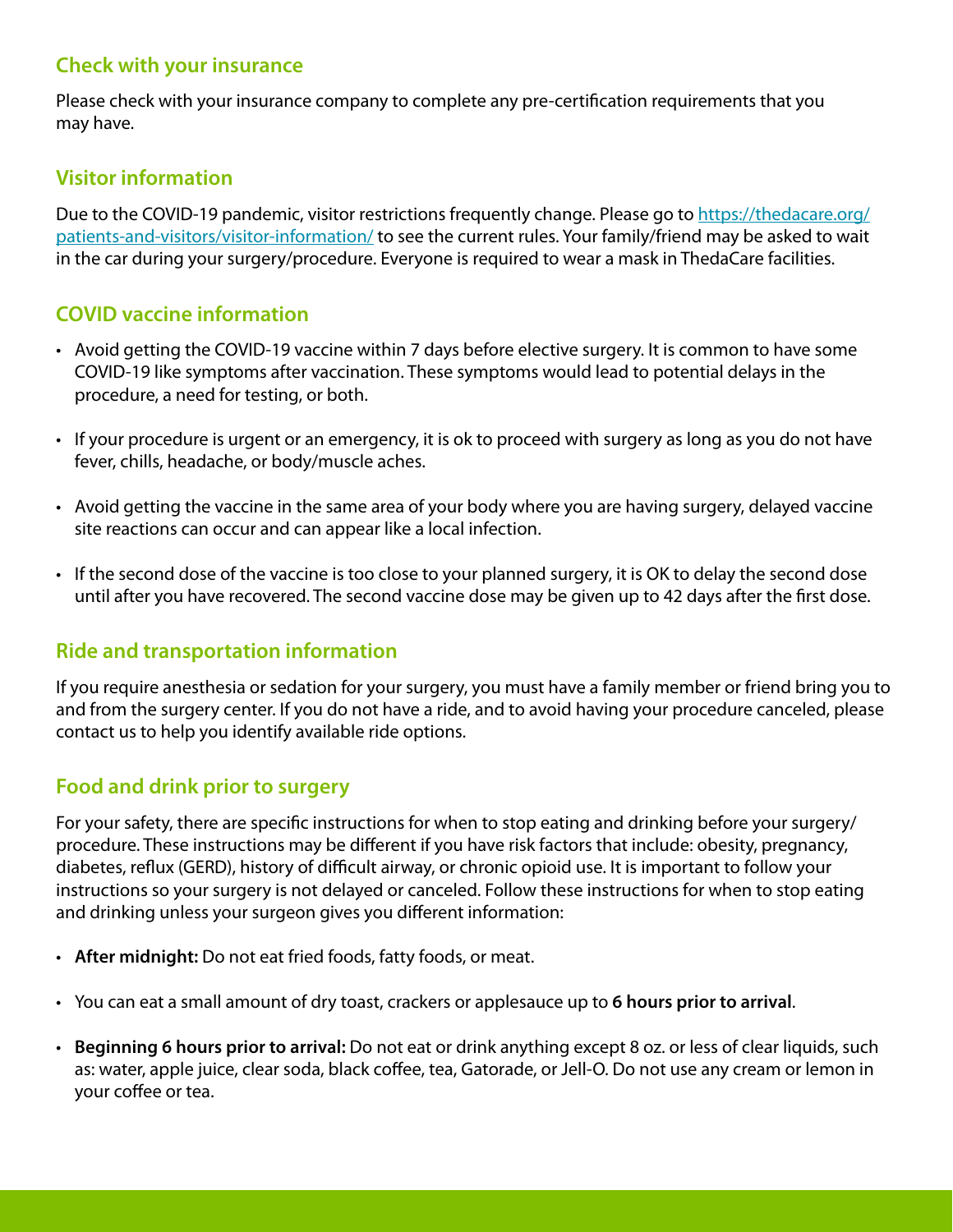- **2 hours prior to arrival:** Stop drinking clear liquids and do not eat or drink anything until your procedure.
- **For infants:** Infant formula/non-human milk can be given up to 4 hours prior to arrival. Breast milk can be given up to 2 hours prior to arrival.

#### **Medications prior to surgery**

- Your provider will talk to you about any prescription blood thinners you may be taking. Bring a list of medications you are taking, including any over the counter medications.
- Do not bring any medications to the surgery unless your provider asks you to.
- If you have been given instructions for a bowel prep, please follow your physician's instructions.

#### **When to arrive**

- You will receive an automated phone call from ThedaCare two days prior to your procedure, informing you of the time you should arrive to the facility.
- You will need to confirm that you have received your arrival time by following the voice prompts during the automated call.
- If you haven't received your arrival time by the day before your procedure, please call **920.454.7076** between 7:30am - 5:00pm to receive your arrival time.

#### **Preparing for surgery**

- Do not shave your surgical area for at least one week before your surgery.
- Please shower or bathe (full body) within 24 hours prior to surgery.
	- ° Wash your hair and face with the soap you normally use.
	- ° Your provider may have given you a bottle of specialized soap, or CHG (Chlorhexidine gluconate) to use on your body. If you do not have CHG, you can use a bar or bottle of antimicrobial soap such as Dial.
	- ° Please follow physician instructions if more showers/baths are required.
	- $\, \circ \,$  If you have extremely sensitive skin, please contact the ThedaCare Surgery Optimization Center for further directions at **920.454.7076**.
- After showering, do not use lotion, deodorant, perfume, oils, gels, sprays, or any other product to your hair, face or skin.
- Wear clean, loose-fitting clothes on the morning of surgery.
- After showering with CHG (or antimicrobial soap), please sleep on clean sheets.
- You must remove all hairpins, makeup, jewelry (including wedding ring), false eyelashes, and nail polish prior to surgery.
- Please bring your glasses, hearing aids, CPAP, walker, or any other assistive devices you need.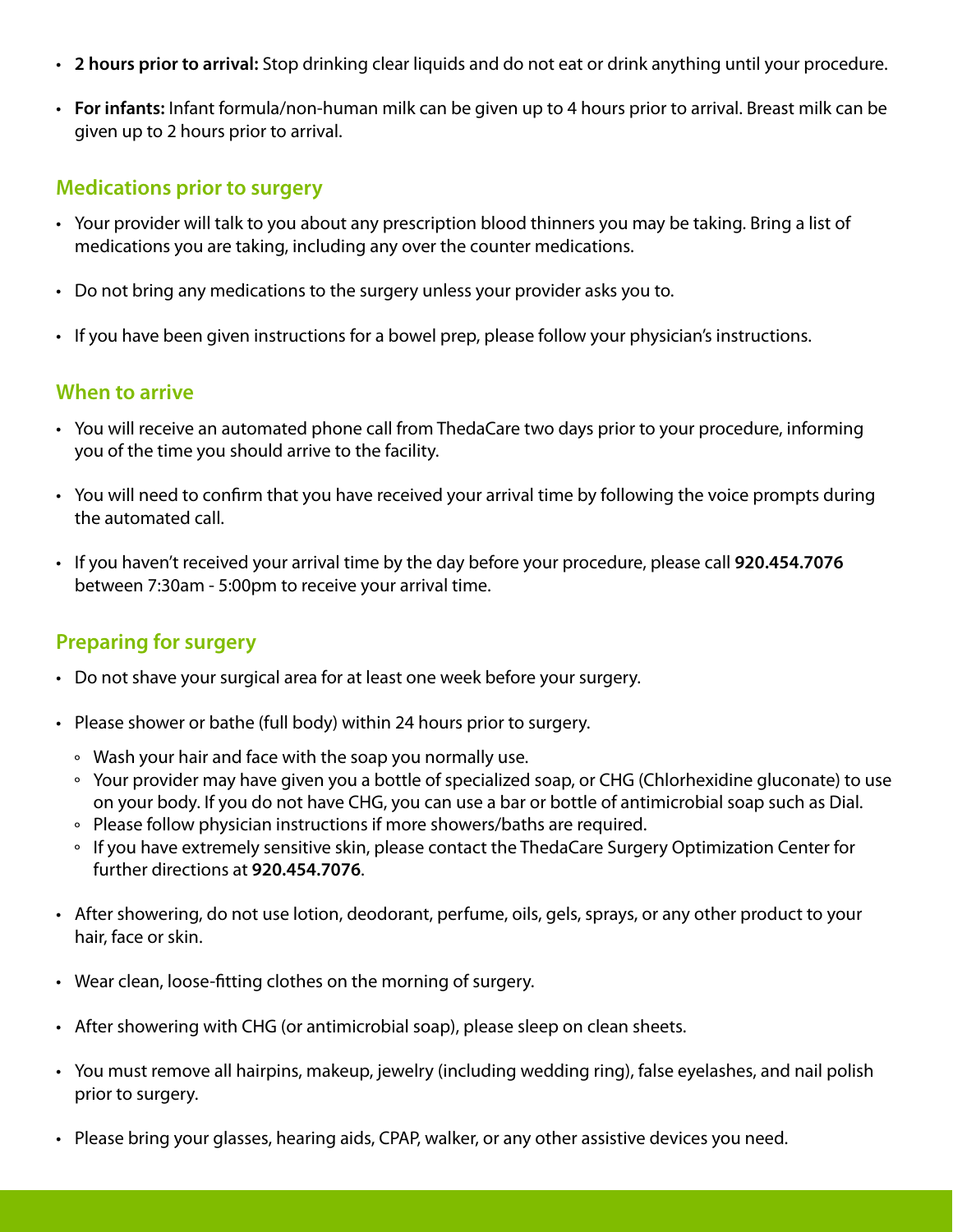- Do not bring any other valuables with you day of surgery.
- Please call your surgeon with any new symptoms of illness (fever, chills, cough, congestion) or skin problems (cuts, abrasion, scratches) before you come to the surgery center.
- It is very important to avoid alcohol, smoking (including e-cigarettes and chewing tobacco) and any recreational drugs for at least 7 days prior to surgery as they can affect your response to anesthesia and increase your risk for post-op infection.

# **Day of surgery**

## **Arrival to the facility**

- You will check in the registration area.
- You will need to bring your insurance card and photo ID, as well as any forms, education, or binder given to you by your provider.
- Bring any devices (braces, splints, crutches, walker, CPAP machine, etc.) given to you by your provider.
- Firearms and weapons are prohibited in ThedaCare facilities, they must be left at home or in your locked motor vehicle.

#### **Your prep experience:**

- Your prep nurse will welcome you and gather important information to keep you safe.
- Your nurse will go over consent forms for surgery and anesthesia, then ask you to sign them.
- All of your questions will be answered before continuing.
- An IV will be started (ports will not be used unless medically necessary).
- Your prep nurse will check your blood pressure, pulse, oxygen level, and temperature. Hair may also need to be removed from your surgery site.
- A pregnancy test may be required for females ages 10-55.
- Pre-operative medications may be given.
- When you and the team are ready for you to go to the operating room/procedure room, your family/ friend will be guided to where they are able to wait until you are ready to see them.
- For your privacy we will ask you if it's okay to give your family/friend updates during and after your surgery/procedure.